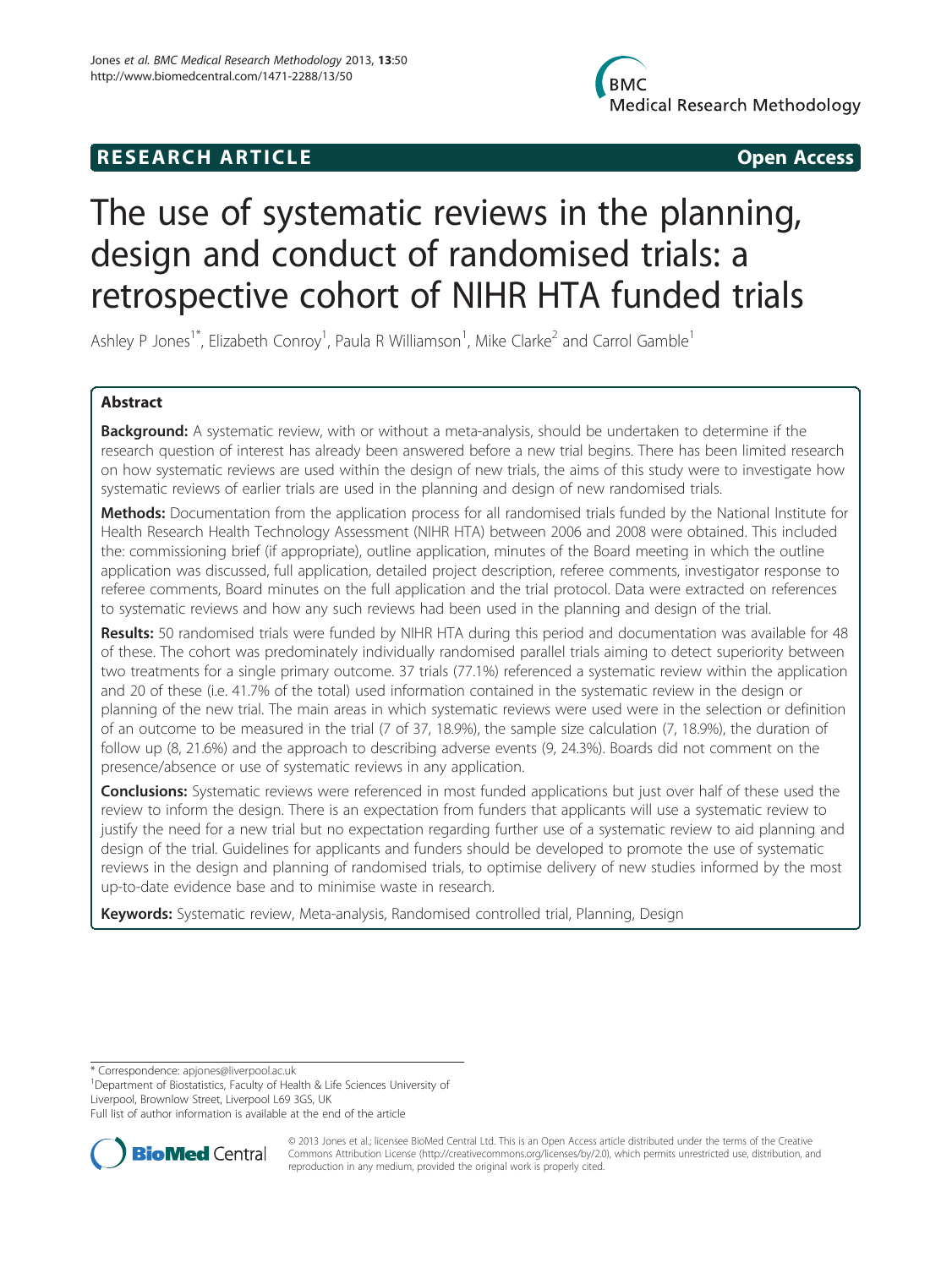# Background

The value of systematic reviews to identify areas requiring further health care research is well known [\[1](#page-5-0)], and a systematic review, with or without a meta-analysis, should be undertaken to determine if the research question of interest has already been answered before a new trial begins [\[2\]](#page-5-0).

To help researchers use findings from systematic reviews in the design of new trials, a four stage framework has been suggested [[3\]](#page-5-0): step one is to outline the populations, interventions, comparators, outcomes, timing and setting of the new trial; step two is to identify a relevant, valid and current systematic review; step three is to use the systematic review to inform the proposed trial; and step four is to summarise the implications for the new trial. However, there has been limited research on how systematic reviews are used within the design of new trials, with research to date focused on what is reported when the findings of a trial are published [[4-6\]](#page-5-0). Given the potential for poorly planned trials to waste limited resources and introduce unnecessary delays in resolving the uncertainty that prompted the trial then every effort should be made to learn from the experience of relevant trials.

When publishing the results of a new trial the emphasis is on the ethical, scientific and environmental justification for conducting the trial and on setting its results in the context of the existing evidence base. It is therefore likely that trial publications may under report the ways in which systematic reviews were used to inform design. To overcome this limitation, we investigated a cohort of funding applications for randomised trials to identify where existing research is used not only to justify the need for conducting a trial but also to inform the design of the trial.

### **Mathods**

We examined a cohort of randomised trials that had received funding from the National Institute for Health Research (NIHR) Health Technology Assessment (HTA) programme in the United Kingdom, in 2006, 2007 and 2008 due to the availability of the information that was required for the project. The NIHR HTA funding process (<http://www.hta.ac.uk> [accessed 30 April 2012]) involves several stages and all relevant documentation was provided: the commissioning brief (if appropriate), outline application, minutes of the Board meeting in which the outline application was discussed, full application, detailed project description, referee comments, investigator response to referee comments, Board minutes on the full application and the trial protocol.

A data extraction form was designed and piloted. Data were extracted to characterise the cohort and to categorise ways in which systematic reviews were used to inform the design of the proposed trial including the justification of treatment comparison, choice of frequency or dose, selection of (or definition of) an outcome, recruitment and consent rates, sample size (margin of equivalence or non-inferiority, size of difference, control group event rate, measure of variability and loss to follow up adjustment), length of follow-up, withdrawals, missing data or adverse events. Data on each application were extracted independently by two reviewers (APJ and EC). Disagreements were resolved by discussion or consultation with a third person (CG).

All results are presented in tables with number of occurrences and percentages; no formal statistical testing was undertaken. A confidentiality agreement with the NIHR HTA programme was signed prior to receiving the documentation for the cohort therefore the raw data cannot be made publicly available. Text extracts from the applications have been anonymised by removal of treatment or condition identifiers. Deleted text is denoted by [...] and [words] denotes addition of words or replaced words to aid understanding while maintaining anonymity.

### Results

We received documentation for the applications of 50 subsequently funded randomised trials, but there was insufficient documentation to consider two of these for inclusion in this study.

The characteristics of the 48 applications in the cohort are described in Table 1. The cohort was predominately individually randomised parallel trials aiming to detect superiority between two treatments for a single primary outcome with a median total sample size of 583. Table [2](#page-2-0) describes the clinical area that the application was based in, with mental health and cancer having the most applications.

#### Table 1 Application characteristics

|                            |                     | <b>Number of trials</b> |
|----------------------------|---------------------|-------------------------|
|                            |                     | $(n=48)$ , n $(%)$      |
| Type of trial              | Parallel            | 42 (87.5)               |
|                            | Cluster             | 5(10.4)                 |
|                            | Factorial           | 1(2.1)                  |
| Nature                     | Superiority         | 37 (77.1)               |
|                            | Non-inferiority     | 7(14.6)                 |
|                            | Equivalence         | 4(8.3)                  |
| Number of Primary Outcomes | 1                   | 35 (72.9)               |
|                            | $\mathfrak{D}$      | 9(18.8)                 |
|                            | 3                   | 3(6.3)                  |
|                            | $\overline{4}$      | 1(2.1)                  |
| Number of trial arms       | $\overline{2}$      | 37 (77.1)               |
|                            | 3                   | 9(18.8)                 |
|                            | $\overline{4}$      | 2(4.2)                  |
| Median Sample size (range) | 583 (172 to 20,000) |                         |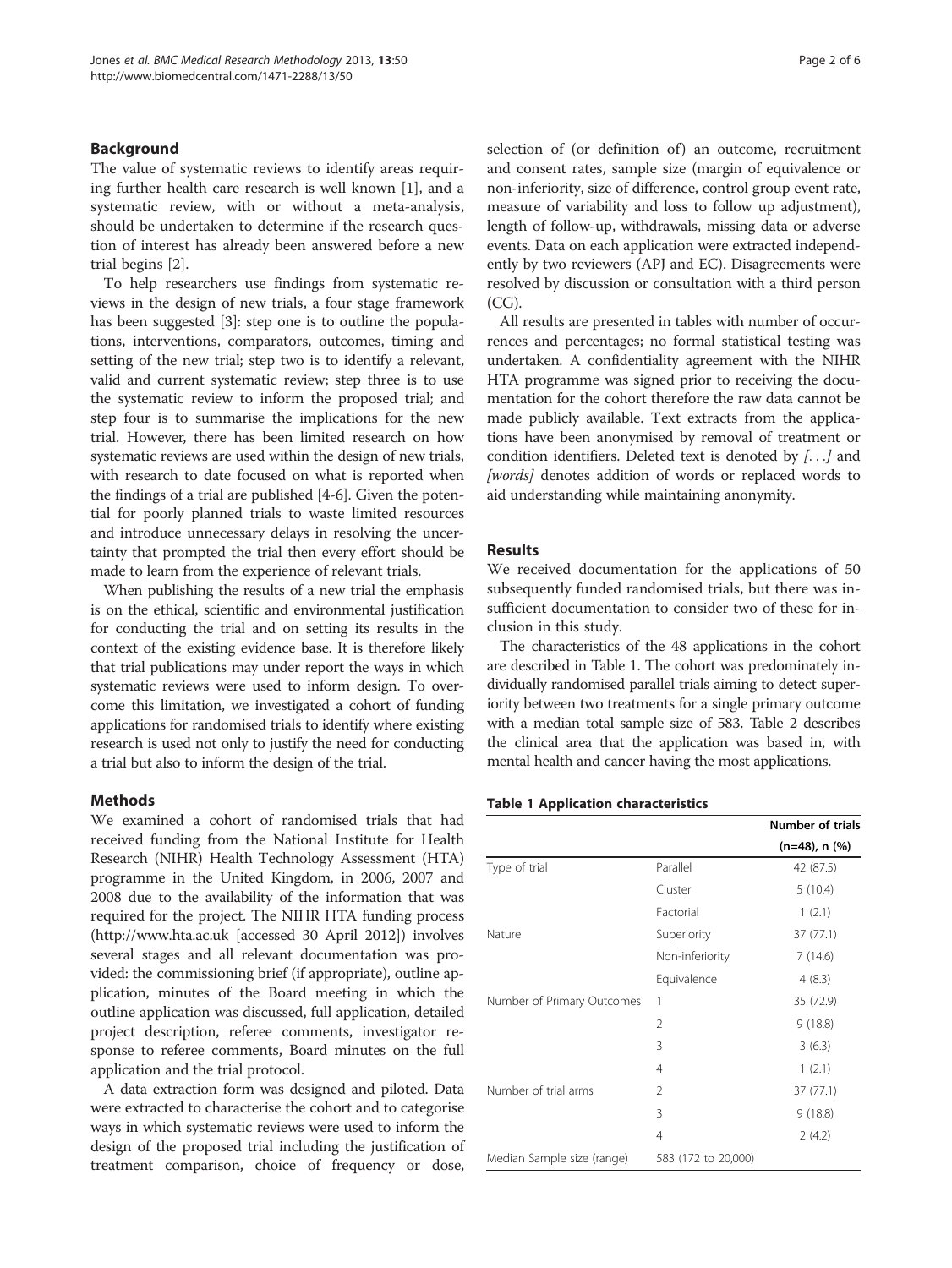<span id="page-2-0"></span>

|  |  |  |  | <b>Table 2 Clinical application of applications</b> |
|--|--|--|--|-----------------------------------------------------|
|--|--|--|--|-----------------------------------------------------|

| Clinical area                               | <b>Number of applications</b> |  |
|---------------------------------------------|-------------------------------|--|
|                                             | $N=48$                        |  |
| Alcohol consumption                         | 1                             |  |
| Antibiotic associated diarrhoea             | 1                             |  |
| Bowel problems                              | 1                             |  |
| Cancer                                      | 6                             |  |
| Diabetes/Hyperglycaemia                     | 2                             |  |
| Falls in the elderly                        | 1                             |  |
| Haemorrhage/blood and vessel/vein disorders | 5                             |  |
| Heart/respiratory                           | 5                             |  |
| Infections                                  | 3                             |  |
| Mental health                               | 10                            |  |
| Musculoskeletal                             | 4                             |  |
| Pregnancy/Labour                            | 1                             |  |
| Skin conditions                             | 2                             |  |
| Sleep disorders/sedation/anaesthesia        | $\mathfrak{D}$                |  |
| Stroke                                      | $\mathfrak{D}$                |  |
| Urinary problems/kidneys                    | 2                             |  |

Eleven (21%) applications made no reference to a review and 37 applications (79%) referenced a systematic review within the application for funding. Twenty of these 37 applications (54.1%) reported the use of the systematic review in the design of the RCT, the other 17 did not.

#### Applications that did not reference a systematic review

Seven of the eleven applications that did not reference a systematic review stated that there had been no previous trials either of the interventions to be compared or within the relevant population, with one of these explicitly stating an absence of a systematic review. However, it was not clear within these seven cases that the absence of relevant studies was based on a robust search strategy. One of the other applications was for a pilot study implying the absence of previous relevant trials, one discussed an ongoing study, and two discussed relevant randomised trials but with no clear indication of how these had been identified. For all eleven of these applications, the absence of a systematic review was not referred to in the Board minutes or the referees' comments.

# Applications that did reference a systematic review

Of the 37 applications that did reference a systematic review, 15 referenced more than one systematic review, with 65 systematic reviews referenced in total across the applications. Twenty three (35%) of these 65 systematic reviews had been published in the Cochrane Database of Systematic Reviews and 42 (65%) had been published in another journal. Twenty (54.1% of the 37) of the applications used the systematic review in some way in the design or planning of the new trial

(Table 3) with the median (range) number of ways a review was used in each of these 20 applications being 2 (1 to 5).

#### Justification of treatment comparisons

Six applications used systematic reviews in the justification of the treatment group (see Additional file [1\)](#page-4-0).

Five of these six applications justified the proposed treatments based on effectiveness shown in a systematic review.

In response to a referee's comment to 'make a stronger case for this RCT' and justify the chosen treatment regimes, applicants made greater use of evidence from a Cochrane Review initially referenced in their application (application 5). In another application (application 6), a referee requested justification for participant inclusion criteria and the applicants responded highlighting data from a trial which was included within the systematic review.

#### Choice of frequency/dose

Two applications used a systematic review in the choice of dose of the intervention (see Additional file [2\)](#page-4-0). One application used essentially the same dose as one of the trials in the systematic review but stated the frequency of administration had not been previously tested in a trial (application 7). The second application stated that the systematic review showed that dosing regimens varied widely and the dose range that was chosen for the new trial was based on one within that range that had shown clinical benefit (application 8).

#### Selection or definition of an outcome

Seven applications used evidence from systematic reviews to justify the outcome in the proposed trial (see Additional file [3](#page-4-0)).

In five of the seven applications the systematic review had specifically stated the outcome or outcomes that should be measured in future research and this was used as justification for choosing a specific outcome in the applications.

| Table 3 The use of systematic reviews in trial design |  |  |  |
|-------------------------------------------------------|--|--|--|
|-------------------------------------------------------|--|--|--|

| Area of use                                                     | Number of applications (%) |
|-----------------------------------------------------------------|----------------------------|
|                                                                 | $(n=37)$                   |
| Justification of treatment comparisons                          | 6(16.2)                    |
| Choice of frequency/dose                                        | 2(5.4)                     |
| Selection or definition of outcome                              | 7(18.9)                    |
| Recruitment and consent                                         | 2(5.4)                     |
| Estimating the difference to detect or<br>margin of equivalence | 6(16.2)                    |
| Estimating the control group event rate                         | 3(8.1)                     |
| Inform standard deviation                                       | 1(2.7)                     |
| Duration of follow up                                           | 8(21.6)                    |
| Withdrawal rate                                                 | 1(2.7)                     |
| Adverse events                                                  | 9(24.3)                    |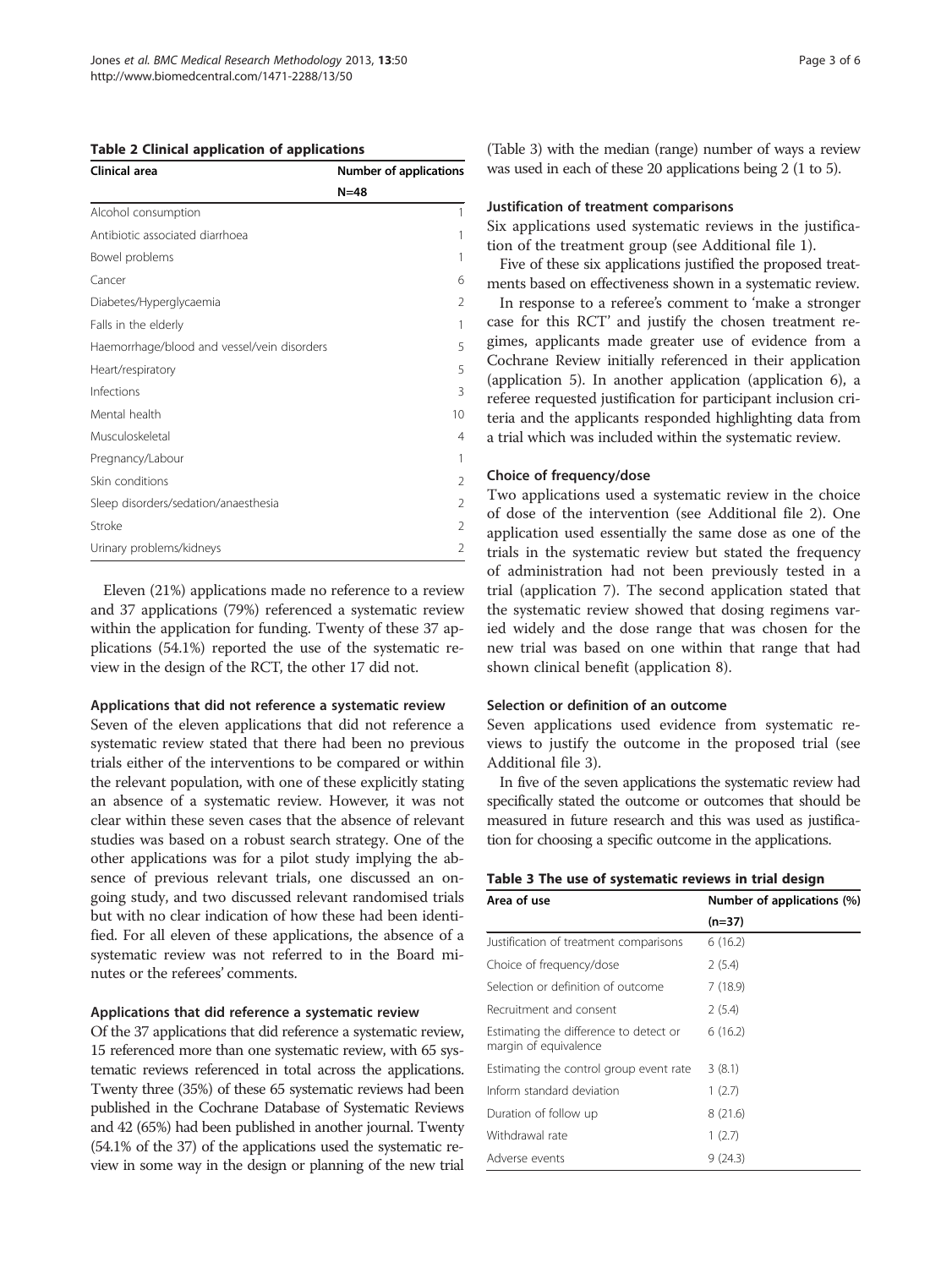In one application a systematic review was used to identify previous commonly used measures of healthrelated quality of life, but the application did not intend to use those identified within the systematic review and provided justification for this (application 10).

One application used the systematic review to inform the definition of a secondary outcome of the study and the cut off for the outcome in the application was based on evidence from the systematic review (application 13).

### Recruitment and consent

Two applications used information presented in systematic reviews to aid planning of patient recruitment (see Additional file [4\)](#page-4-0).

Only one application explicitly discussed consent rates as observed within trials included within the systematic review. This application justified the consent rate assumed in the application based on relevant previous trials in the systematic review (application 2).

The second application used poor recruitment rates reported in previous relevant trials included in a systematic review to determine site selection criteria (application 10).

# Sample size calculation Estimating the difference to detect or the margin of equivalence

Five of the 37 (13.5%) applications that aimed to detect a difference referenced a systematic review when defining the size of the difference that they wished to detect in their trial. The applications used the actual difference from the meta-analysis or the applicants used a figure from one of the trials in the systematic review (see Additional file [5](#page-4-0)).

In one (9.1%) of the eleven equivalence/non-inferiority trials, a systematic review was referenced when defining the margin of equivalence. The applicants stated that they used the effect estimate from the systematic review as the margin of equivalence. However, we were unable to determine which review this data came from when we checked the four reviews referenced in the application (application 4).

# Estimating the control group event rate

Three applications used a systematic review to estimate the control group event rate (see Additional file [6](#page-4-0)). The figures that were used in the sample size calculations were taken directly from the systematic review in two examples (application 7 and 9) and, in the third example, the figures were very similar to those in the review (application 14).

# Inform standard deviation

One application referenced a systematic review to justify the standard deviation that they had used in the sample size calculation; the standard deviation that was used was the mid-point of the standard deviations of the two trials included in the review (see Additional file [7\)](#page-4-0).

# Duration of follow up

Eight applications referred to a systematic review in order to justify the duration of follow up during a trial (see Additional file [8\)](#page-4-0).

Based on the conclusions within systematic reviews, six applications called for long term follow up, rather than short term follow up and two applications stated that the systematic review supported establishing evidence for both short term and long term effects (applications 16 and 20). We found no definitions of 'long term' or 'short term' within the recommendations of any of these systematic reviews.

# Withdrawal rate

One application increased their sample size by a fixed amount based on estimates of the withdrawal rate from trials in the systematic review (see Additional file [9](#page-4-0)).

# Adverse events

Nine applications provided information on adverse events that had been reported from a systematic review (see Additional file [10](#page-4-0)). In two applications, the number of events and rates were described in detail (applications 8 and 19). In six applications it was reported on whether the treatment(s) had shown any increase or decrease in adverse events and in one application (application 20) it was reported that the systematic review had recommended investigation possible adverse effects of the drug.

# **Discussion**

This study has investigated how systematic reviews were used in the planning and design of randomised trials that have been funded by the NIHR HTA programme during the period of 2006 to 2008. The results show that systematic reviews are referenced in the majority (77.1%) of successful applications for funding of randomised trials by the HTA, but 17 of these 37 applications (45.9%) did not report the use of the systematic review in the design of the trial. The main areas in which systematic reviews were used in the planning of the new trial were in the selection or definition of the outcome, the sample size calculation and the duration of follow up. Descriptions of adverse events in previous studies were referenced, but it was unclear whether they were then used to inform the study adverse event planning.

There is limited evidence on how systematic reviews are used in the planning and design of randomised trials. This study is unique both in terms of the number of trials included and the information that was reviewed, because all documentation from the application process was made available to us. One potential weakness of this study was that we were not permitted to have access to unsuccessful applications, meaning that we are not able to assess if there is a difference in the use of systematic reviews between those applications that were successful in gaining funding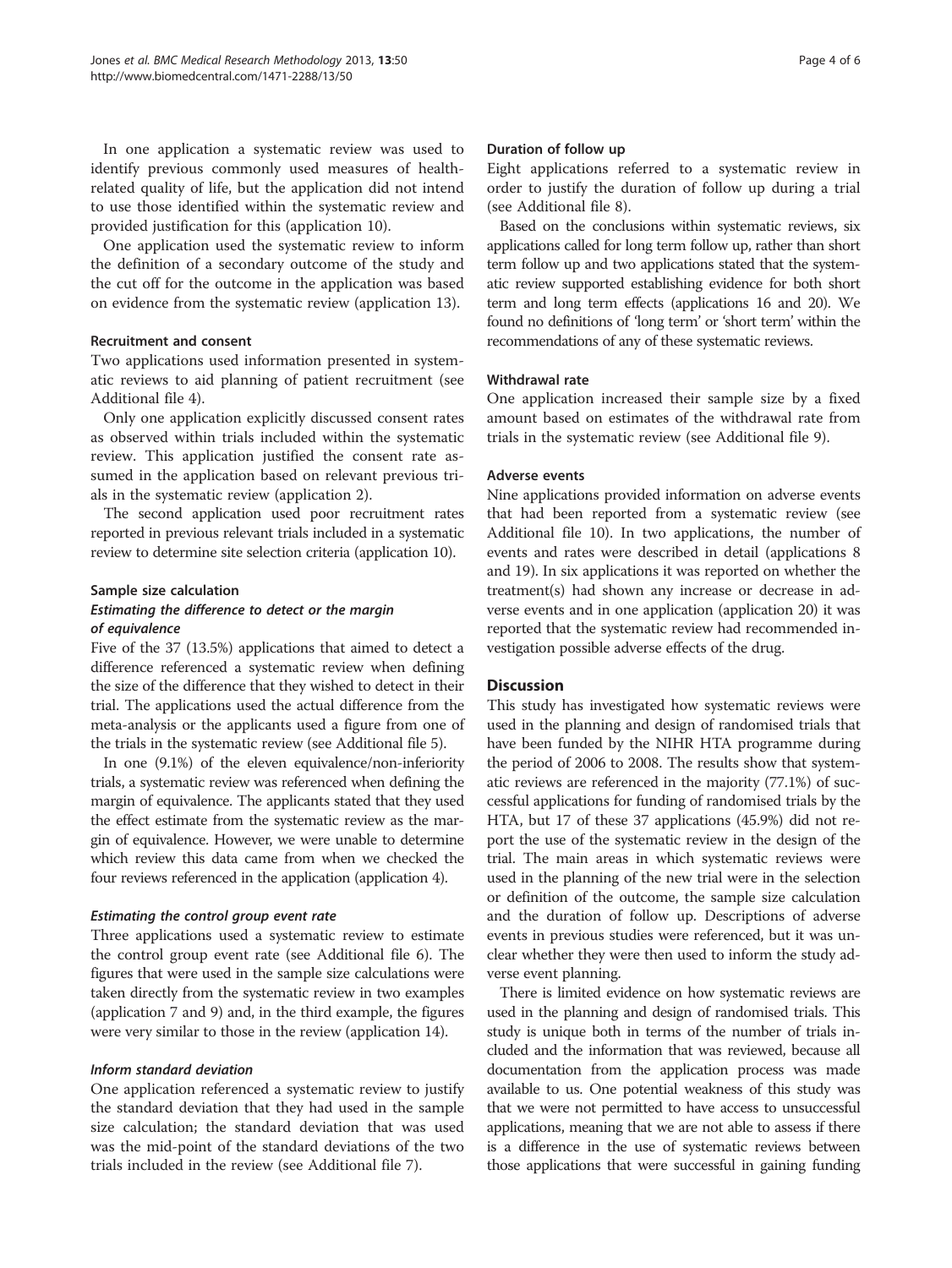<span id="page-4-0"></span>and those that were not. This work has focused on a single UK funding body which funds trials across a range of health care settings and conditions. We are not aware of any reasons why the results from the study will not be generalisable to other funding agencies and to other countries.

Previous research has shown that authors of new randomised trials were often unaware of relevant reviews when designing trials. For example, Cooper et al. [[6](#page-5-0)] found that 13 (55%) of 24 authors of new published trials included in an updated Cochrane Review were unaware of the review version available at the time of study design and eight (33%) used the systematic review in study design. Goudie et al. [[4](#page-5-0)] looked at how trials were designed and reported in the context of previous evidence in two journals (JAMA and the Archives of Internal Medicine) and reported that previous trial results were consulted during the design of 10 trials (37%). This phenomenon of researchers not consulting previous evidence was highlighted by Clarke et al. who stated that most researchers 'do not seem to have considered systematic reviews when designing their trial' [[5](#page-5-0)]. Limitations on the available resources to conduct clinical trials, both in patient populations and costs, would suggest that every effort should be made to learn from the experience of relevant trials.

There are over 2500 systematic reviews published every year (a quarter of which are on the Cochrane Database of Systematic Reviews [\[7](#page-5-0)]). It is essential that researchers applying for funding for new trials search the literature to identify relevant systematic reviews and use that information not only to justify the need for the new trial but also to design and plan that trial [[8\]](#page-5-0). There are also calls for authors of reviews to be more specific about what further research is needed [\[1,9](#page-5-0)].

It is important that funders of trials ensure that applicants have used the most up-to-date and relevant evidence in designing a trial and that information on how the evidence has been used is described in the application. We recommend that applicants stating absence of previously conducted relevant trials support this statement by providing a systematic search strategy, and that funding bodies ask applicants to justify the trial design in each of the areas listed within Table [2.](#page-2-0) These are details that could be requested by the CONSORT statement in the reporting of a trial [[10\]](#page-5-0). The potential for systematic reviews to impact on trial design could be maximised if authors of systematic reviews are more specific about what further research is needed.

The PRISMA (Preferred Reporting Items for Systematic reviews and Meta-Analyses) checklist can be included when reporting a systematic review and item #26 does state that authors should 'Provide a general interpretation of the results in the context of other evidence, and implications for future research' [[11](#page-5-0)], however we believe there should be a minimum set of recommendations within the

implications for future research and that these should include recommendations for the types of intervention, participants and outcomes to be studied.

### Future research

Our study has highlighted that the majority of new NIHR HTA-funded trials referenced systematic reviews during the application process, to justify the new trial but that even among those that did reference a systematic review, almost half did not use the review to inform the trial design. We plan to investigate guidelines from organisations that fund randomised trials to gather details of the information that is requested when funding applications are made. The use of systematic reviews within Value of Information (VOI) analyses, which aim to provide an objective method for informing the decision of which trials to fund and how best to design them, should also be explored.

# Conclusions

Systematic reviews are frequently referenced in the majority of successful applications for funding but underutilised in the planning of that research. There is an expectation from funders that applicants will use a systematic review to justify the need for a new trial but no clear expectations regarding further use of a systematic review to aid planning and design of the trial. Guidelines for applicants and funders should be developed to promote the use of systematic reviews in the design and planning of randomised trials, to optimise delivery of new studies informed by the most up-to-date evidence base and to minimise waste in research. Systematic review authors could maximise the impact on trial design by reporting the factors that are important in planning a future trial.

# Additional files

[Additional file 1:](http://www.biomedcentral.com/content/supplementary/1471-2288-13-50-S1.docx) How an application used a systematic review for the justification of treatment comparisons.

[Additional file 2:](http://www.biomedcentral.com/content/supplementary/1471-2288-13-50-S2.docx) How an application used a systematic review for the choice of the frequency/dose.

[Additional file 3:](http://www.biomedcentral.com/content/supplementary/1471-2288-13-50-S3.docx) How an application used a systematic review for the selection or definition of an outcome.

[Additional file 4:](http://www.biomedcentral.com/content/supplementary/1471-2288-13-50-S4.docx) How an application used a systematic review for recruitment and consent.

[Additional file 5:](http://www.biomedcentral.com/content/supplementary/1471-2288-13-50-S5.docx) How an application used a systematic review in estimating the difference to detect or margin of equivalence.

[Additional file 6:](http://www.biomedcentral.com/content/supplementary/1471-2288-13-50-S6.docx) How an application used a systematic review to estimate the control group event rate.

[Additional file 7:](http://www.biomedcentral.com/content/supplementary/1471-2288-13-50-S7.docx) How an application used a systematic review to inform the standard deviation.

[Additional file 8:](http://www.biomedcentral.com/content/supplementary/1471-2288-13-50-S8.docx) How an application used a systematic review to justify the duration of follow up.

[Additional file 9:](http://www.biomedcentral.com/content/supplementary/1471-2288-13-50-S9.docx) How an application used a systematic review to estimate withdrawal rate.

[Additional file 10:](http://www.biomedcentral.com/content/supplementary/1471-2288-13-50-S10.docx) How an application used a systematic review to describe adverse events.